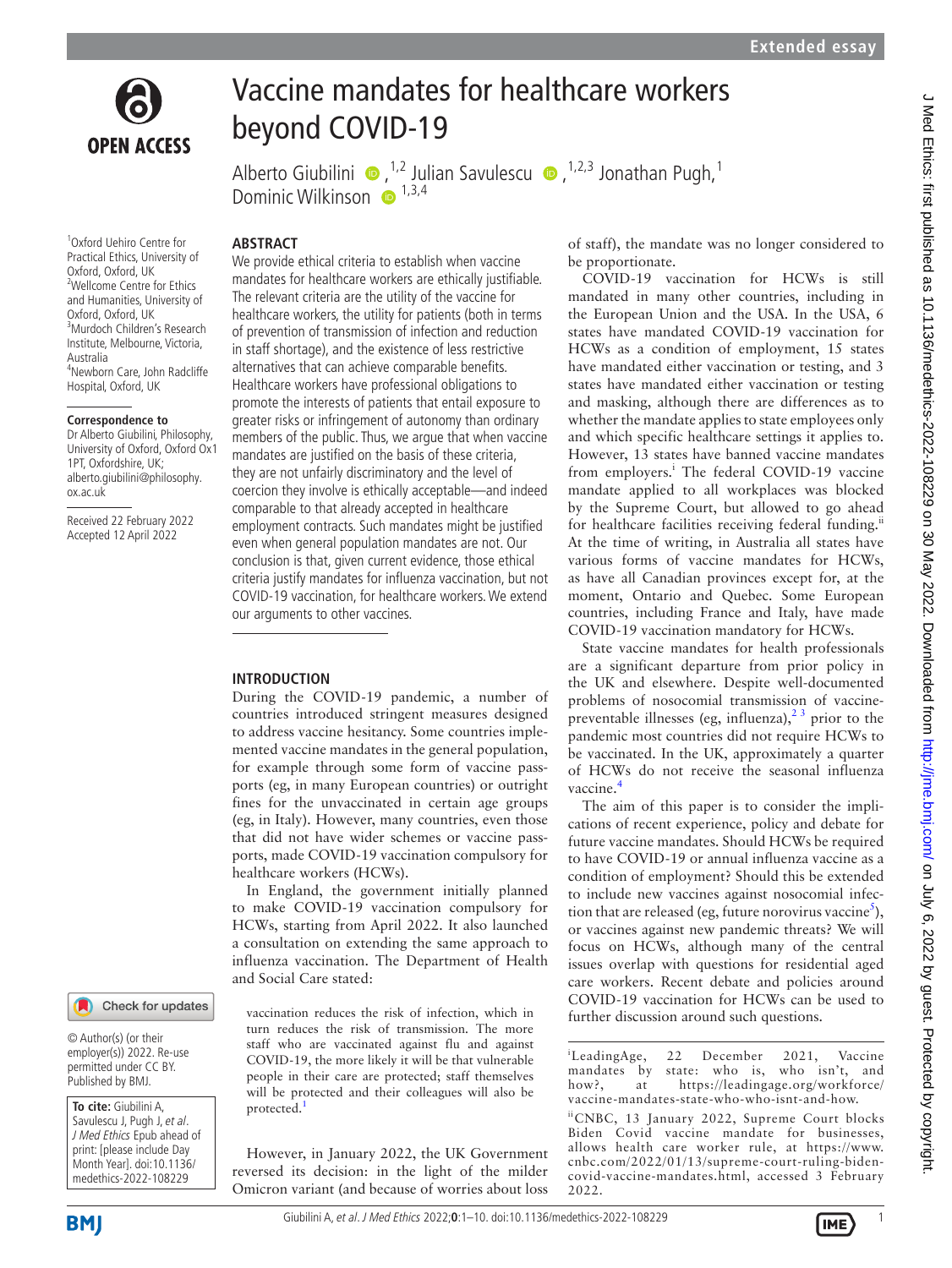We will argue that, given the current situation in early 2022, COVID-19 vaccination should not be mandated for HCWs but influenza vaccination should. We will outline a framework under which vaccination should be mandatory, on the basis of empirically contingent factors: risks for HCWs, benefits for patients, and the effectiveness of less restrictive options. We will also argue that the level of coercion involved does not in itself make vaccine mandates ethically impermissible, but it must be proportionate to the benefits to patients. Importantly, while the principles we adopt would remain constant, the empirical facts and our level of knowledge may be different in the future, so the very same principles might yield different practical implications in different future scenarios.

## **BACKGROUND ON VACCINE MANDATES FOR HEALTH OR AGED CARE WORKERS**

In healthcare settings, it is well established that vaccines significantly contribute to reducing various kinds of healthcareassociated infections, both viral and bacterial. For the latter, vaccines may have a secondary benefit for the problem of antimicrobial resistance by reducing the need for antibiotics.

The two main benefits of vaccination—illness and contagion prevention—are particularly relevant in the case of HCWs, although they provide different types of justification for vaccination requirements.

Preventing illness is obviously directly beneficial to the HCWs themselves. However, it also benefits the health system and the patients indirectly by reducing the risk of shortage of staff in healthcare settings, an ongoing problem during this pandemic. The probability of developing serious illness depends both on individual risk factors (age, underlying health conditions, obesity, previous infection) and degree of exposure. For instance, in the case of COVID-19, HCWs and other so-called 'essential workers' are at higher risk of severe illness than workers considered 'non-essential'.<sup>6</sup> The direct benefit of immunity is evident, but the indirect benefit is even more widely enjoyed. Particularly where the requirement to isolate is based on positive tests rather on the presence of severe symptoms, the vaccine may be beneficial in preventing staff shortage even in those at low risk of serious illness.

In January 2022, several hospitals in the UK declared 'critical incident' status caused by isolation requirements of staff infected with the Omicron variant. In the week before Christmas 2021, the absence rate of National Health Service (NHS) staff was 8%, compared with a 5% average absence rate in winter months pre-COVID-19.<sup>iii</sup> Influenza typically does not pose this problem to the same degree, since there typically is no routine testing for influenza and therefore no isolation requirement for staff. But in some influenza seasons staff shortages can happen as large numbers of staff fall ill and are unable to work. There is also the opposite problem of 'presenteeism', where staff with influenza or influenza-like illness attend work, thus increasing the risk of nosocomial infection.[7](#page-8-5) Both problems could in principle be addressed by reducing the risk of infection in HCWs in the first place. With COVID-19, the widespread use of testing combined with isolation requirements and the presence of a highly transmissible variant like Omicron made the risk of staff shortages higher.

The second benefit of vaccination for HCWs is the potential reduction of serious harm to patients. Public Health England estimates that during the first wave of COVID-19 (beginning February to end of July 2020), 20%–25% of COVID-19 hospitalisations may have been nosocomial. $\delta$  In Scotland, 30% of 'COVID-19 deaths', defined as deaths within 28 days of a positive COVID-19 test in 2020, were considered 'definitive hospital onset'.<sup>9 10</sup> The real figures may be higher.

However, while COVID-19 infections have obviously attracted a lot of attention in the past 2 years, COVID-19 is by no means an exception. The lack of routine testing for influenza infection makes it difficult to estimate how many patients catch the influenza in hospitals or care homes every year. The number is not insignificant. For instance, genetic sequencing of influenza samples suggested 15% of patients hospitalised with influenza at London University College hospitals during the 2018–2019 influenza season had a nosocomial infection. $^{11}$  $^{11}$  $^{11}$ 

Vaccine mandates are typically controversial as they entail limitations of individual liberties for the sake of the collective good. There is a reasonable disagreement about the extent to which one person should be required to do things to prevent harm to others or even to contribute to collective goods from which they themselves benefit.<sup>[12](#page-8-9)</sup> Different political and ethical sensitivities would weigh individual rights against the collective good in different ways.

However, when it comes to HCWs, liberty-based counterarguments are more difficult to apply. Quite simply, HCWs have an ethical and professional obligation not to harm patients, or to minimise the risk of harm to patients, which other people do not have. What such obligations include—and whether they include vaccination—depends in part on the standards of negligence, as determined by the majority of professional bodies' opinions. Normally, they do include vaccination or equivalent safeguards. For instance, the Department of Health in the UK recommends health clearance for tuberculosis, hepatitis B and C, and HIV for new HCWs who will perform exposure-prone procedures. The reason is 'not to prevent those infected with […] viruses from working in the NHS, but rather to restrict them from working in those clinical areas where their infection may pose a risk to patients in their care'.[13](#page-8-10)

This approach is typically reflected in the guidance about vaccination for healthcare staff by medical associations. In the UK, the code of Good Medical Practice states: 'You should be immunised against common serious communicable diseases (unless otherwise contraindicated)'.[14](#page-8-11) The reason offered is the prevention of passing diseases on to patients. Some Australian states, such as Victoria, also introduced vaccination requirements for healthcare staff before the COVID-19 pandemic. But the need to guarantee adequate healthcare by preventing staff shortage due to illness also features in medical codes. For instance, in September 2021, the American Medical Association called for mandatory COVID-19 vaccination of HCWs as it is 'needed to sustain the health system into the future as we learn to live with COVID-19<sup>tiv</sup>.

Thus, a vaccine mandate for HCWs would be consistent with already existing professional requirements based on preventing harm to patients. However, a legally enforced mandate is different from a professional obligation and it

iiiBBC, 4 January 2022, Covid: Hospital trusts declare critical incidents over staff shortages, at [https://www.bbc.co.uk/news/](https://www.bbc.co.uk/news/uk-england-59866650) [uk-england-59866650](https://www.bbc.co.uk/news/uk-england-59866650).

ivAMA, AMA calls for mandatory vaccination for health care staff, *GPNN* 2, September 2021, at [https://](https://www.ama.com.au/gpnn/issue-21-number-34/articles/ama-calls-mandatory-vaccination-health-care-staff) [www.ama.com.au/gpnn/issue-21-number-34/articles/](https://www.ama.com.au/gpnn/issue-21-number-34/articles/ama-calls-mandatory-vaccination-health-care-staff) [ama-calls-mandatory-vaccination-health-care-staff](https://www.ama.com.au/gpnn/issue-21-number-34/articles/ama-calls-mandatory-vaccination-health-care-staff).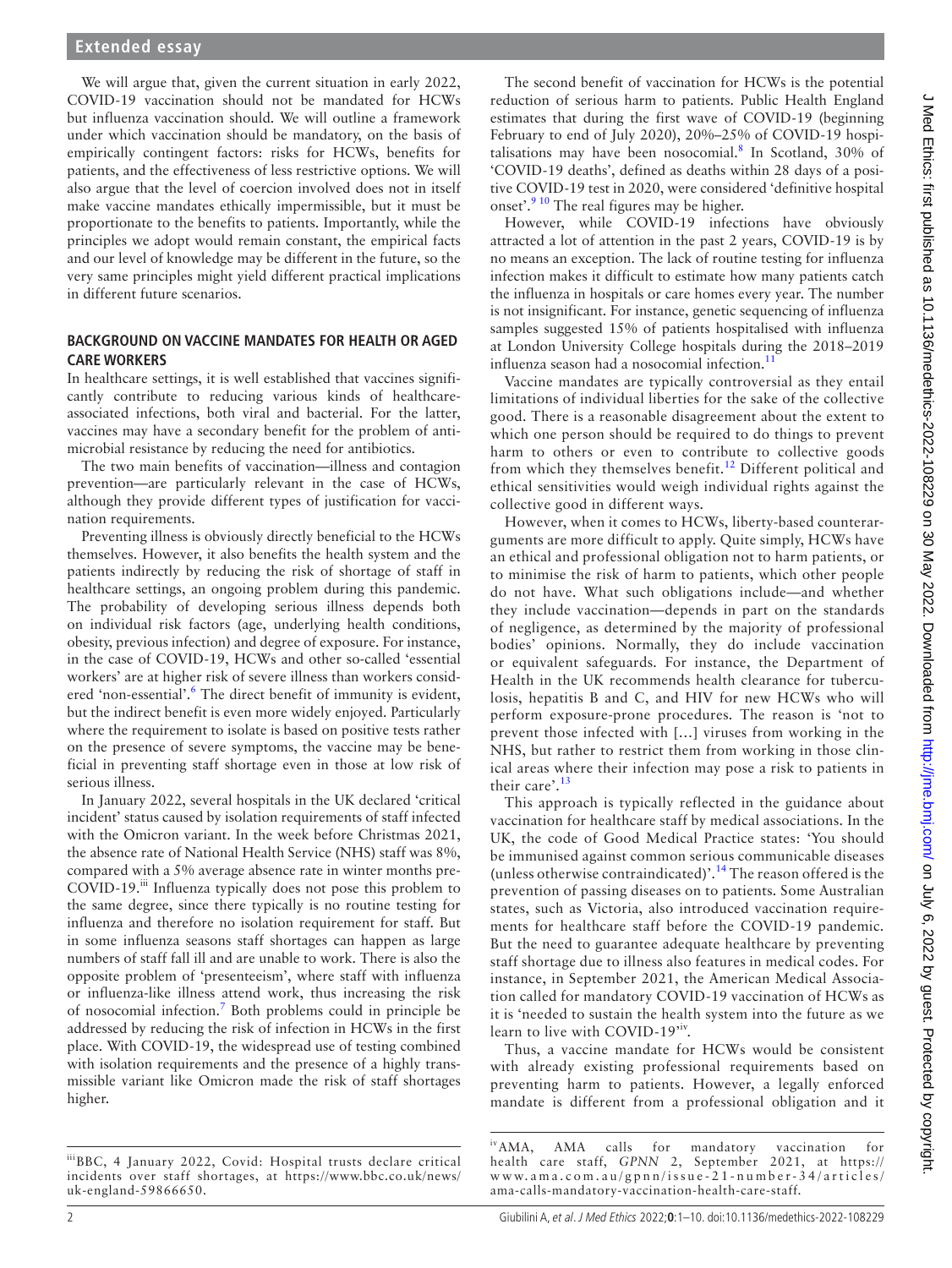requires additional justification. Not every professional obligation is also a legal requirement. In the next section, we provide three criteria that determine the ethical acceptability of vaccine mandates for HCWs: the criteria pertain to (1) risks of the vaccines, (2) benefits of the vaccines and (3) the availability of less restrictive alternatives to achieve comparable benefits. Criteria 1 and 2 are relevant to determining whether the risks of vaccination are proportionate to its benefits. Criteria 2 and 3 are relevant to determining whether the level of freedom restriction involved in a vaccine mandate is proportionate to its benefits.

# **CRITERIA FOR THE ACCEPTABILITY OF VACCINE MANDATES FOR HCWS**

## **Risk for HCWs**

There is an ethical issue about the nature and magnitude of risks that HCWs should be expected or required to take on as a matter of contractual obligation, for the sake of their patients. It is already commonly accepted that HCWs should take on at least *some* additional health risk for the sake of their patients. This includes, for example, some additional risk of being exposed to infectious disease when they treat infected patients (eg, the risk of needlestick injury<sup>15</sup>). The issue at stake is not if this is justified, but how much extra risk is justifiable by contractual and professional obligations.<sup>[16](#page-8-13)</sup>

If we define as *supererogatory* an action that goes beyond 'the call of duty', there is a higher bar for what makes a certain risk supererogatory for HCWs than for the rest of the population. There is a presumption that, barring any significant public health reason, individuals should be free to make their own risk assessment, also based on personal values, about any medical intervention. However, professional obligations more frequently trump individual freedoms.

Whether the risks are proportionate depends, in part, on the benefits we can expect to achieve.<sup>v</sup> In the case of vaccination, the benefits are measured in terms of the impact of vaccination on patients' safety and healthcare delivery, which largely depends on the vaccine's capacity to stop infections but also to prevent HCW staff shortage.

## **Benefits**

Given the special duties of healthcare professionals to prevent harm to patients, even a small reduction of risk in transmission might ground an ethical and a legal obligation to be vaccinated that does not apply to the general population.

When assessing the benefits of mandatory vaccination, two factors need to be considered: first, the magnitude of the public health threat; and second, whether the mandate can reasonably be expected to increase vaccine uptake in a way that actually translates into significant positive outcomes in terms of patients' health. This depends in large part on how effective vaccines are at preventing infection and transmission.

<span id="page-2-0"></span>

| Possible vaccination policies for healthcare workers<br>Table 1 |                                                                                                                                                                                                                                                                                                                                                                                 |  |  |  |
|-----------------------------------------------------------------|---------------------------------------------------------------------------------------------------------------------------------------------------------------------------------------------------------------------------------------------------------------------------------------------------------------------------------------------------------------------------------|--|--|--|
| Policy                                                          | <b>Consequences of vaccine refusal</b>                                                                                                                                                                                                                                                                                                                                          |  |  |  |
| Forced vaccination                                              | Forcible vaccination; using chemical or physical restraint,<br>if required.                                                                                                                                                                                                                                                                                                     |  |  |  |
| Compulsion/penalties                                            | Fines or imprisonment; termination of employment;<br>cancellation of professional registration.                                                                                                                                                                                                                                                                                 |  |  |  |
| Professional restrictions/<br>conditions                        | Employment suspended; enforced leave; loss of salary for<br>days not worked; admitting rights suspended; conditions<br>imposed on professional registration, preventing front-line<br>healthcare work                                                                                                                                                                           |  |  |  |
| Redeployment                                                    | Redeployment to non-clinical duties; working from home;<br>restriction on direct clinical work with elderly, vulnerable,<br>immunocompromised patients.                                                                                                                                                                                                                         |  |  |  |
| Loss of incentives                                              | No access to employee privileges, such as additional<br>paid leave; no access to restricted areas of the health<br>service, such as tea rooms or health club; no professional<br>registration fee discount.                                                                                                                                                                     |  |  |  |
| Nudging/libertarian<br>paternalism                              | Opt-out policies, such as requiring front-line healthcare<br>workers to sign a declinature statement explaining<br>why they are refusing COVID-19 vaccination; reporting<br>vaccination rates across different teams and highlighting<br>underperforming teams to increase rates, making it harder<br>for underperforming teams to say it is not possible to<br>increase rates. |  |  |  |
| Persuasion                                                      | Education campaigns or professional development<br>activities offered (but not mandated) to persuade FHCWs<br>to reconsider.                                                                                                                                                                                                                                                    |  |  |  |
| No intervention                                                 | No intervention if the FHCW refuses or declines vaccination.                                                                                                                                                                                                                                                                                                                    |  |  |  |

# **Relative expected utility of a mandate compared with less restrictive options**

Whether mandates are ethically justifiable, or even ethically required, depends in part on whether less restrictive options exist that can achieve the same goals.

One proposal is to adopt an intervention ladder on the model of the one the Nuffield Council on Bioethics<sup>[17](#page-8-14)</sup> proposed for public health interventions more generally. On this proposal, a series of policies, from the least to the most restrictive, should be considered or implemented before the vaccine is made mandatory for HCWs. These are summarised in [table](#page-2-0) 1, which is about COVID-19 vaccines but can be extended to any other vaccination for HCWs and which also includes policies more restrictive than mandates.<sup>18</sup> Importantly, the table is only meant to present the options available and does not imply that they are all ethically justifiable (in particular, of course, forced vaccination).

However, the difference between less and more restrictive options can be a matter of probability of success. A vaccine mandate might not be strictly necessary, but nevertheless be more likely than a nudging policy or information campaign alone to yield the desired outcomes. In other words, applying a principle of least restrictive alternative often means assuming a risk.

A desire to seek the least restrictive alternative is the basis of the proposal for a 'conditional mandate'. Such a mandate entails temporary redeployment of the HCW refusing the vaccine to non-clinical roles or, if this is not possible, paid leave, with the contract terminated only at the end of such period of leave if the HCW has not changed their mind and redeployment is still not an option. $18$  This minimises the risk of reducing staff shortage while still achieving the goal of protecting patients.

However, the question is not simply one of using the 'least restrictive alternative'.<sup>17</sup> The important question is whether the benefit associated with a more restrictive alternative is sufficiently great to justify the greater restriction.

v We say 'in part' because there may be an upper limit on the level of risk that someone can be professionally or legally required to take, no matter how great the benefit. Above the limit, any additional risk of harm can no longer be ethically justified. The upper limit might be difficult to pin down in some non-arbitrary way. However, even if we have an idea of the threshold of justifiable risk HCWs can be exposed to for the sake of the patients, it remains true that whether the risk of harm is proportionate depends on the benefit that we can reasonably expect to result from it.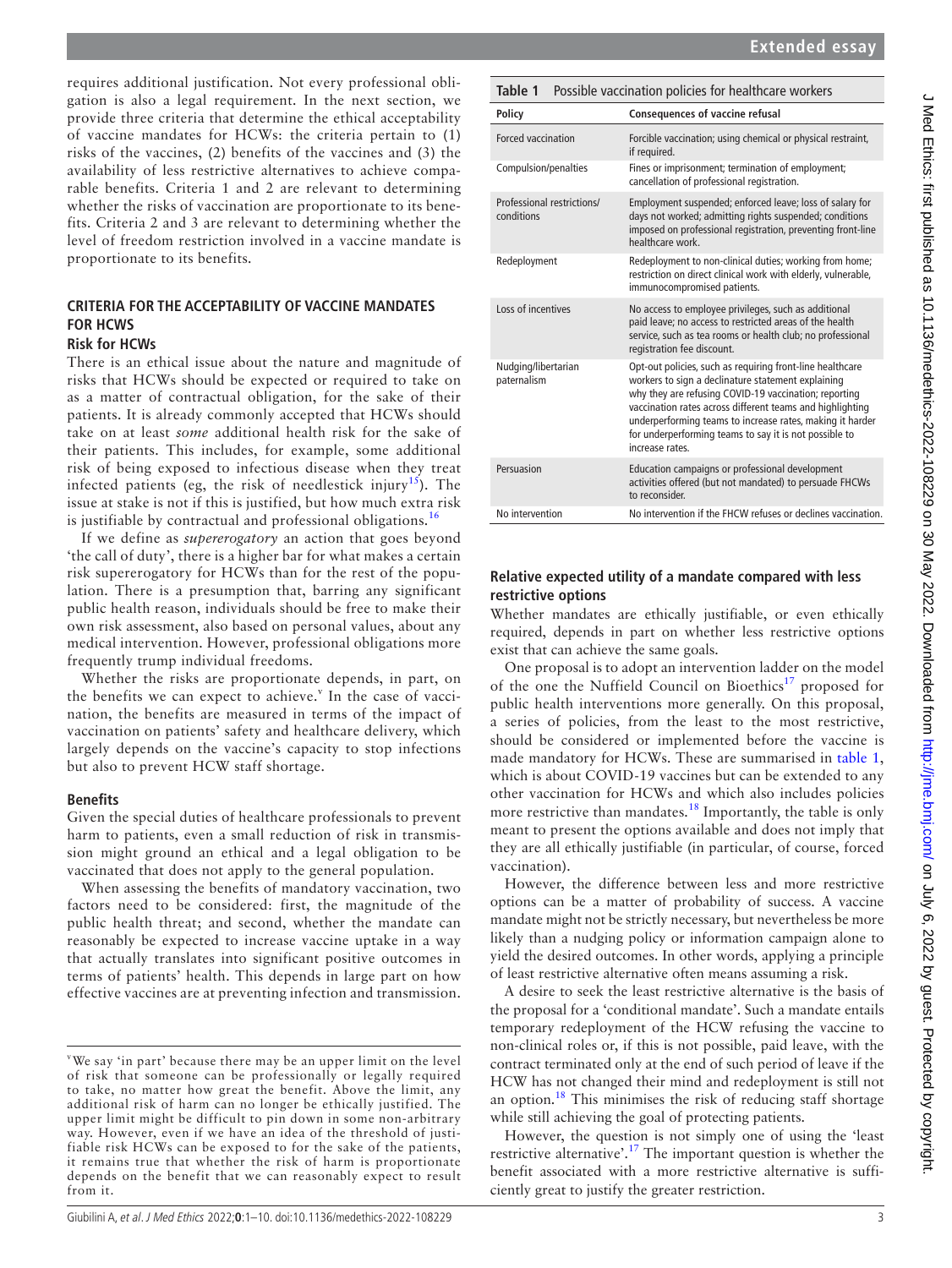#### **COVID-19 VACCINE MANDATES? PROBABLY NO**

HCWs are at a higher risk of COVID-19 infection and death than the general population and COVID-19 has significant workforce implications, particularly without vaccination.<sup>[19](#page-8-16)</sup> High infection rates among staff have other undesirable consequences, such as an increased fear in people of contracting COVID-19, which can prevent them from attending healthcare settings and lead to higher morbidity and mortality from other diseases because of late or missed diagnoses. $20$ 

While these considerations weigh in favour of a COVID-19 vaccine mandate for HCWs, there seem to be, in the present context, stronger reasons against. We will see how COVID-19 vaccine mandates fare with regard to the three criteria identified above.

#### **Risks for HCWs**

COVID-19 vaccines are associated with non-trivial risks, and benefits may only marginally outweigh those risks for many HCWs, especially younger ones, given their relatively low risk of serious illness from COVID-19 and the known and unknown risks of the vaccine. For example, current adenovirus vaccines like the Oxford/AstraZeneca and the Johnson & Johnson vaccines come with a small risk of blood clots, which in 2021 led many countries, including the UK, the USA and Australia, to suspend the use of such vaccines for younger age groups. The Australian Government suspended the use of the AstraZeneca vaccine for people under 60 after having estimated a risk of blood clots of 3.1 cases per 100000 people under 50 and 2.7 cases per 100000 people aged 50–59 after one dose of the vaccine.<sup>21</sup> However, a risk of thrombocytopaenia and thrombosis is also present after contracting COVID-19, with a number of studies indicating that the risk (although still low) is higher after COVID-19 infection than after receiving adenovirus vaccines. $^{22}$  $^{22}$  $^{22}$ 

The mRNA vaccines come with risk of myocarditis. One study found that such risk, even if small in both cases, for people under 40 may be higher after the mRNA vaccines than after COVID-19 infection (with 15 excess cases per 1million after two doses of the Moderna vaccine, lower for other vaccines, compared with 10 excess cases per 1 million after COVID-19 infection).<sup>[23](#page-8-20)</sup> However, postvaccination myocarditis appears to be mostly mild (treated only with anti-inflammatories),<sup>24</sup> while COVID-19 (even in younger patients) is associated with increased risks of other severe complications. In the USA, the Centers for Disease Control and Prevention CDC estimate that in men aged 18–24 (the youngest age group likely to be working as HCWs and where the risk/benefit of vaccination is most finely balanced), 1million mRNA COVID-19 vaccination doses would prevent 936 hospitalisations, 215 intensive care unit (ICU) admissions and 13 deaths, while simultaneously leading to 15–18 vaccineassociated myocarditis cases. (In women aged 18–24, mRNA COVID-19 vaccination would prevent 1127 hospitalisations, 93 ICU admissions and 13 deaths, while causing 4–5 myocarditis cases.<sup>[25](#page-8-22)</sup>

These considerations mean that the marginal benefit of vaccines, especially in young age groups, assuming it is present, is very small. Risks are not insignificant compared with the benefits. This by itself does not make COVID-19 vaccine mandates impermissible. However, it suggests that, at least for certain groups, the argument in favour of a vaccine mandate needs to rely in part on ethical obligations to act in the best interest of the patients or in the interest of the healthcare system, even when this entails some potential additional personal risk. The important question is whether these other benefits are sufficiently great.

#### **Benefits**

As detailed above, COVID-19 has posed a public health threat of a significant magnitude. At earlier stages in the pandemic, the potential benefit of a vaccine mandate in terms of preventing serious illness in vulnerable patients was significant. However, it is less clear that still holds, even if we were to assume that a mandate would be extremely effective in increasing vaccine uptake.

First, current COVID-19 vaccines do not seem very effective at preventing transmission, especially with the highly transmissible Omicron variant, although there is some inconsistency across studies and some are more optimistic than others on the transmission-stopping effectiveness of vaccines.[26](#page-8-23) Even with the less transmissible Delta variant, while vaccination reduced the risk of infection, the viral load (which is linked to risk of transmission) of double-vaccinated people who had breakthrough infection was similar to that of unvaccinated ones, suggesting that 'both can efficiently transmit infection'.<sup>27</sup> This proved to be true also for asymptomatic individuals.<sup>[28](#page-8-25)</sup> At the moment, the only way vaccines could have a significant effect at preventing transmission is by preventing people from getting infected in the first place. Yet vaccines do not appear to be very effective at doing that, although again some studies are slightly more optimistic than others. $26$ 

As for preventing healthcare staff shortage, the benefit of the vaccine very much depends on the policy in place, particularly with regard to testing requirements. If the policy is that staff testing positive are required to stay home, then the vaccines' benefits are probably negligible, given vaccines' low effectiveness at preventing contagion. If there is no testing requirement for asymptomatic staff, then the benefit very much depends on vaccines' effectiveness at preventing symptoms. A recent study has concluded that two doses of either the Pfizer/BioNTech or the Oxford/AstraZeneca vaccine provide limited protection against symptomatic disease caused by Omicron, and a 'booster' dose with an mRNA vaccine would increase protection substantially, but only for a short period of time, falling between 39% and  $45\%$  after 2 months.<sup>[29](#page-8-26)</sup> Unless healthcare staff are required to get vaccinated every 2–3 months (which would compound the risks), it seems the benefit of vaccinating them, both in terms of reducing the risk of infecting patients and reducing staff shortages, would be very limited.

Second, the difference in risk of infection between vaccinated and unvaccinated HCWs has been reduced by significant exposure to the virus over the past 2years. Prior infection with COVID-19 (sometimes called 'natural immunity') is comparable to vaccination in terms of effectiveness at reducing virus transmission of the Delta variant, with a benefit that lasts for at least 13 months. $30$  It is likely that many HCWs have immunity to COVID-19 because of previous infection. Now, prior infection does not offer the same level of protection against Omicron as against Delta. One study estimates a protection through previous infection of 92% against Delta and  $56%$  against Omicron.<sup>31</sup> A rapid analysis commissioned by the UK Government suggests that the rate of Omicron in those who had two vaccinations was 73.4 infections (per 10000 person days), compared with 60.9 infections (per 10000 person days) in those who were unvacci-nated but had evidence of prior infection.<sup>[32](#page-8-29)</sup> It is unclear at the moment for how long any 'booster dose' would have an effect on protecting individuals from infection—at the moment we have only observed its effect, which is significant (93%), over the period of a few weeks.<sup>[33](#page-8-30)</sup> However, data from the Office for National Statistics in the UK indicate that in the first week of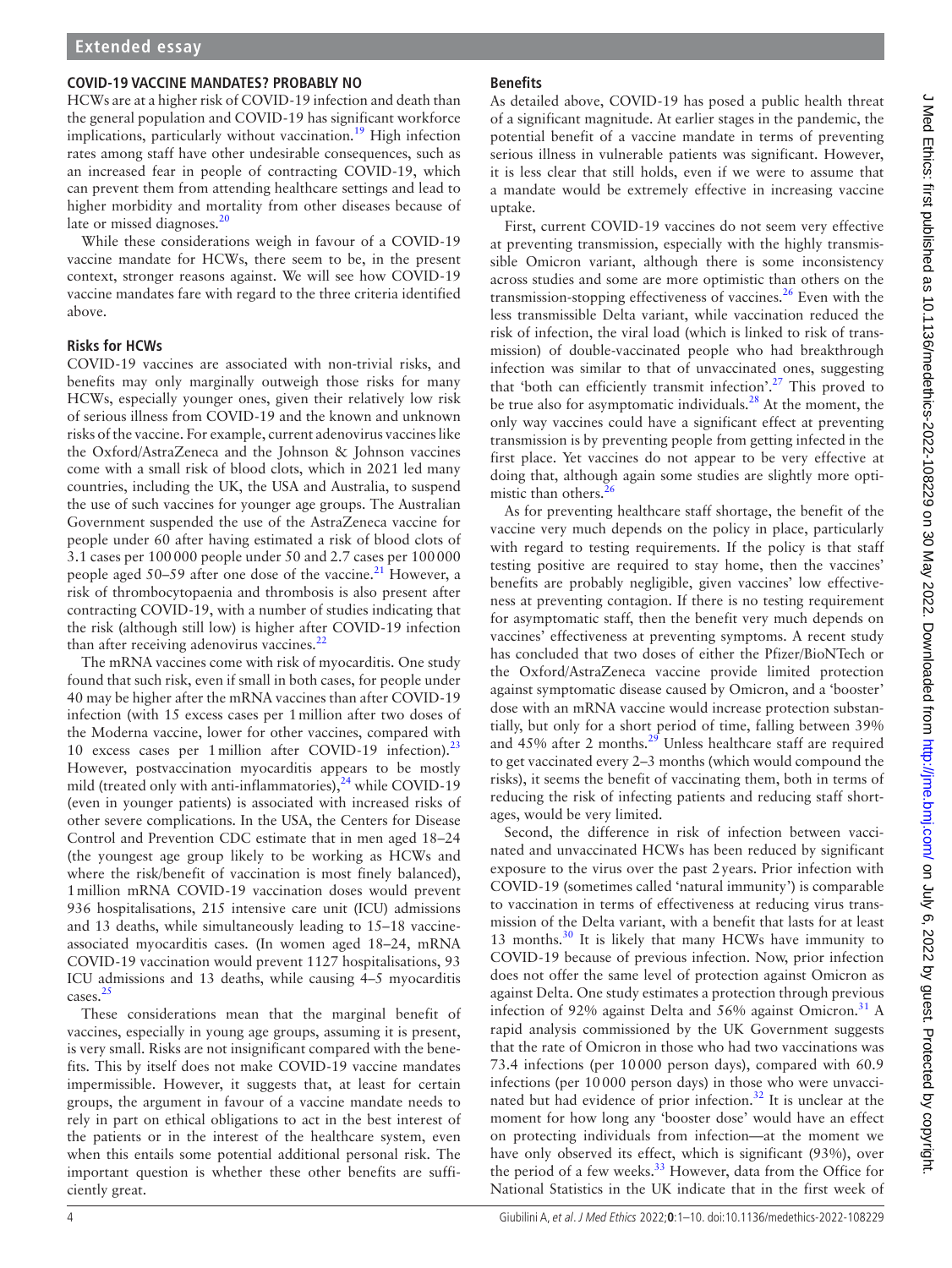| Extended essay |  |
|----------------|--|
|----------------|--|

| COVID-19 vaccine uptake in this community is lower than in                    |
|-------------------------------------------------------------------------------|
| other groups. <sup>38</sup> Some take this to mean that 'they will be dispro- |
| portionately impacted by the government's policy', <sup>37</sup> although it  |
| is worth noting that a vaccination requirement could also have                |
| an equalising effect in terms of health outcomes $if$ it results in           |
| higher vaccine uptake among these communities. This is an issue               |
| that would require a separate discussion and we are not going to              |
| address in this article.                                                      |

It is worth emphasising at this stage that we are putting forward claims about the ethical justification of a mandate, not about prudential considerations or ethical considerations for getting the vaccine. There can be strong ethical reasons for being vaccinated despite the small risk (eg, minimising the risk of needing scarce health resources in case one gets ill) and there can be good personal or prudential reasons for being vaccinated (eg, in the case of primary carers who would not be able to care for their dependants if they were severely ill for a prolonged time). Here we are only concerned with ethical and professional requirements as they pertain to HCWs.

#### **INFLUENZA VACCINE MANDATES? PROBABLY YES**

Although the focus of public health policies over the last 2 years has been on COVID-19, influenza represents a significant public health threat. For example, in the 5years before the COVID-19 pandemic in England, influenza caused on average more than 11000 annual deaths, with over 22000 deaths in the 2017 and  $2018$  $2018$  $2018$  season.<sup>1</sup> Most such deaths occur in people over 65 years, as a weaker immune system means that serious complications of influenza such as pneumonia are more likely and the immune response to the vaccine is poorer.<sup>[39](#page-9-0)</sup> And of course, the elderly and those with significant comorbidities and/or a weak immune system are over-represented in hospitalised patients.

In the 2020–2021 season, 76.8% of front-line HCWs were vaccinated against influenza in England, with uptake in NHS Trusts ranging from  $53.0\%$  to  $100\%$ .<sup>[4](#page-8-2)</sup> In the UK, there is no influenza vaccination requirement for HCWs as a state policy. This is in line with many other countries' policy. For instance, in the USA no state requires influenza vaccination for HCWs as a condition of employment. Some states require employers to offer vaccination to their healthcare employees and some require them to report their employees' vaccination status, but employees can be exempted for medical or religious reasons in some of these states and for any reason in the others. However, some individual organisations in the USA do require influenza vaccination as a condition of employment.

#### **Risk**

Influenza vaccines have been used for decades. Changes in the circulating strains causing seasonal influenza mean that protection does not last. The vaccine is modified each year, and both live attenuated and inactivated forms are used. Familiarity with the influenza vaccines means that they have a well-characterised safety profile. Side effects are usually mild and more serious side effects are rare. For example, there is a risk of postvaccine Guillain-Barre syndrome of oneper million vaccine doses, although the risk of this is probably higher with influenza itself. $40$ 

#### **Benefits**

On the one hand, seasonal influenza, even in a bad year, causes considerably less serious illness and death than the COVID-19 pandemic (eg, 30 times fewer deaths based on a recent estimate compared with the 2009 influenza). $41$  On the other hand, as we said above, the mean age at death for influenza is lower than with

<span id="page-4-0"></span>

| Table 2 Comparison between COVID-19 and flu vaccine |
|-----------------------------------------------------|
|-----------------------------------------------------|

| Criteria  |                                                               |                                                                      |               |
|-----------|---------------------------------------------------------------|----------------------------------------------------------------------|---------------|
| Vaccine   | Less restrictive<br>alternatives with<br>comparable benefits? | <b>Benefit (at preventing</b><br>transmission and staff<br>shortage) | Level of risk |
| COVID-19  | Low                                                           | Low                                                                  | Yes           |
| Influenza | Very low                                                      | Moderate                                                             | No            |

January 2022 'between 94.1% to 96.3% of the adult population would have tested positive for COVID-19 antibodies at or above a higher antibody threshold needed to provide protection from new COVID-19 infections for those who are vaccinated'. While it is difficult to exactly estimate the actual effect of natural immunity after a mass vaccination roll-out, it is quite telling that the percentage of the adult population who received three doses of the vaccine was estimated to be around only 70% when those data where gathered, $34$  which suggests a significant contribution of natural immunity itself. A large study from Sweden found that it takes 767 people with natural immunity being vaccinated to prevent one reinfection during follow-up, and concluded that '[t]he risk of SARS-CoV-2 reinfection and COVID-19 hospitalisation in individuals who have recovered from a previous infection remained low for up to 20 months. Vaccination with an mRNA vaccine seemed to further decrease the risk, although the differences in absolute measures were small'.<sup>[35](#page-8-32)</sup> If such data are confirmed, the marginal benefit of vaccination in terms of reduction of risk of transmission seems, at the moment, too small to justify a mandate.

Granted, natural immunity in a community might itself become more patchy when the disease is endemic and circulates more slowly. If natural immunity stops offering the level of protection it seems to offer now, the case for introducing vaccination requirements for HCWs in order to protect patients will become stronger.

Third, the severity of illness from COVID-19 has reduced, due to changes in the circulating form of the virus, high vaccine uptake in those at highest risk and increasingly more treatments becoming available.

If vaccines are not very effective at stopping transmission and hence do not prevent serious illness in patients, the infringement on individual freedom, as well as the imposition of vaccine risks on certain groups, might not be justified by the collective benefit. This will be even more likely where there are other, less restrictive ways to achieve a similar result.

#### **Are there less restrictive policies?**

There are other less restrictive ways of minimising the risk of HCWs infecting patients with COVID-19 which are arguably more effective than vaccines. Most obviously, these include regular testing of HCWs and use of personal protective equipment (PPE), in particular adequate masks.<sup>36</sup> Such alternatives come with their own costs. In particular, PPE can be cumbersome for clinicians to wear and could limit clinician–patient communication, which in some cases could result in worse patient care. That such measures are less restrictive does not mean that they are costless and, once again, the task is that of balancing the costs of different alternatives against each other.

Thus, at the moment the benefits of a mandate do not seem to justify the level of freedom infringement and the costs and risks imposed on the vaccinated. Some have also expressed concerns about the potential impact of a COVID-19 vaccine mandate for black and ethnic minority groups[.37](#page-8-34) Within the NHS, the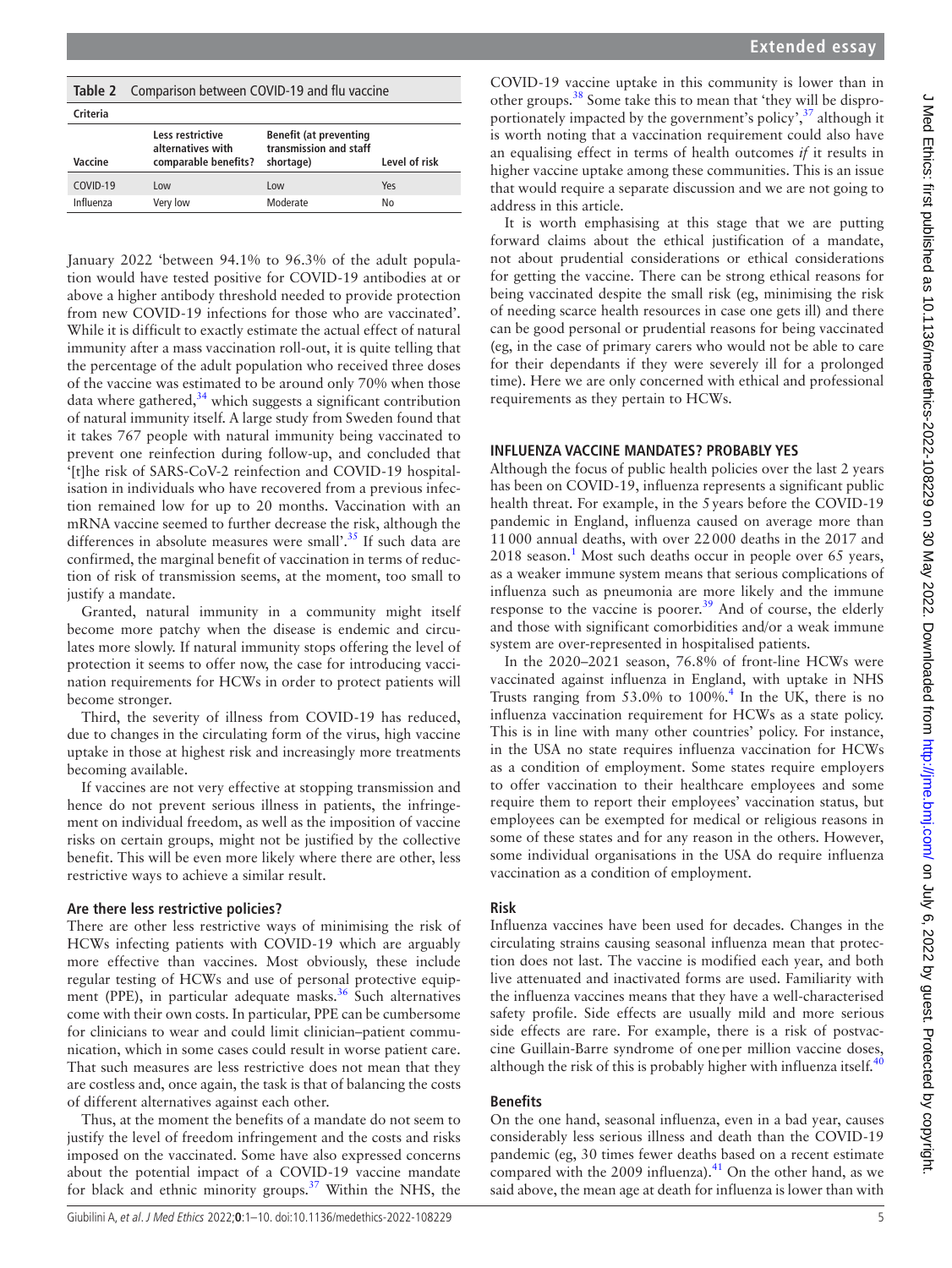#### **Box 1 A proposal for contractual vaccine mandates for healthcare workers ie**

- <span id="page-5-0"></span>► *Employment contracts:* the best way to minimise the degree of coercion while protecting patients and minimising the risk of staff shortage would be to include explicit clauses with vaccination requirements into new employment contracts or potentially at medical/nursing school entry.
- ► *Conditional mandate:* for staff already employed, it would be preferable to use a conditional mandate where staff is redeployed to non-clinical roles until they are vaccinated, if at all possible, and for as long as it does not become disruptive of healthcare delivery or does not impose unfair burdens on vaccinated colleagues.
- ► *Selective mandate:* mandates should be tailored to the specific risks that specific diseases pose. For example, hepatitis B vaccine mandates could be applied only to those involved in 'exposure prone procedures'. Other mandates might apply only in settings where health professionals are in contact with patients at higher risk of serious illness.
- ► *Natural immunity exemption:* natural immunity should be taken into account. Where it can reasonably be estimated to provide immunity comparable to or even superior to that provided by vaccines, vaccination should not be required as a condition of employment. This means that either healthcare workers with natural immunity should be exempted by any mandate that is otherwise ethically justified, or that the mandate should not be in place if natural immunity among healthcare workers is sufficient to protect patients.

COVID-19, and the fact that it is endemic means that the total impact remains considerable. (When COVID-19 is endemic and everyone has been exposed, this difference will likely reduce, thanks to higher levels of natural immunity, unless the virus mutates significantly.)

A 2016 systematic review found that mandatory influenza vaccination for HCWs (including termination of employment for those who refuse the vaccine) was 'by far the most effective single intervention' at increasing vaccine uptake. $^{42}$  $^{42}$  $^{42}$  Effectiveness remains very high for cases of 'soft mandates'. In such cases, declination statements explaining reasons for one's refusal are sufficient grounds for exemption—a form of conscientious objection to vaccination. This seems confirmed by more recent evidence. In a 2020 study, monitoring the long-term effect of a mandate, the increase within a US institution was from 70% premandate to over 98% after the mandate, with the effect lasting over 10 years and a constant decrease over time in requests for exemptions.[43](#page-9-4)

Now, the effect of influenza vaccination in preventing symptomatic infection specifically in healthy adults might be very small. A systematic review suggested 'healthy adults who receive inactivated parenteral influenza vaccine rather than no vaccine probably experience less influenza, from just over 2% to just under 1% (moderate-certainty evidence)'.<sup>[44](#page-9-5)</sup> Yet the the Oxford Vaccine Group presents data suggesting that in the five influenza seasons preceding the pandemic, the influenza vaccine prevented 15%–52% of influenza cases across all population groups. $45$ 

However, one problem is that individuals with asymptomatic influenza can transmit the virus, although the role of asymptomatic cases in virus transmission is uncertain.<sup>46</sup> A recent study in two South African communities across two influenza seasons has shown that asymptomatic cases of breakthrough infection

transmitted infection to 6% of household contacts.[47](#page-9-8) It is estimated that 30%–50%of influenza infections can be asymptomatic, $1^{48}$  but there are significant challenges to studying influenza vaccine effectiveness against asymptomatic infection, in part because they are not captured by existing surveillance networks. However, to the extent that vaccination reduces the risk of infection, the reason to mandate the vaccine for HCWs in order to prevent harm to patients is strong.

Crucially though, we already have evidence suggesting that increasing vaccine uptake among HCWs translates into reduced risk of harm to patients. A meta-analysis $49$  found a 4.4% reduction in all-cause mortality in hospitals that had increased HCW vaccine uptake by offering influenza vaccination to their staff. Estimates based on modelling indicate that 100% vaccination coverage of HCWs in acute care settings could result in a 43% reduction in the risk of infection in hospital patients and  $60\%$  reduction in nursing home patients.<sup>[50](#page-9-10)</sup> It is worth noting, however, that a systematic review found 'an absence of high quality evidence that vaccinating HCWs against influenza protects people aged 60 years or older in their care on influenzaspecific outcomes'.<sup>51</sup> While this does not negate the previous claims, it certainly supports the need for high-quality evidence to support any future vaccine mandate.

## **Are there less restrictive policies?**

Less restrictive measures can be beneficial. For example, simply offering vaccines on-site to HCWs has been shown to increase vaccine uptake.<sup>52</sup> However, as the evidence summarised above indicates, uptake is significantly higher with a mandate than with other measures. Other types of interventions such as increased awareness, educational initiatives and incentives were found individually to have little effect, although their cumulative effect was comparable to that of 'soft mandates'.<sup>42</sup> A more recent metaanalysis further confirmed that interventions including multiple actions are more effective than single actions, finding small to moderate increases in uptake for non-mandatory actions and higher increase when these are accompanied by mandatory requirements (including formal opt-out declarations).<sup>[53](#page-9-13)</sup>

As mentioned above, influenza vaccines are not highly effective at protecting against symptomatic infection. Given this, it has been suggested that influenza vaccine mandates might not be worthwhile if the uptake baseline is already over 70%: it has been estimated that the same results in terms of expected reduced infection following a mandate could be achieved by a 2% reduction in 'presenteeism', or working while ill,<sup>54</sup> which would be a less restrictive measure. However, this line of objection assumes that achieving a 2% reduction in presenteeism could be achieved straightforwardly; yet this is far from obvious. Data suggest that 75% of HCWs who develop an infectious illness continue to work,  $55$  so even a 2% reduction in presenteeism represents a significant logistical challenge.<sup>56</sup> Aiming to reduce presenteeism could be a less restrictive way of potentially achieving a comparable benefit to a vaccine mandate, but it may also be less likely to succeed.

To summarise the argument, HCWs have a professional duty to minimise risk of harm to patients. For what we know at the moment, higher influenza vaccine uptake minimises risk of harm to patients, not just by reducing the risk of infection but also by reducing the risk of staff shortages. Vaccines are effective at reducing risk of infection and illness. Finally, influenza vaccine mandates increase vaccine uptake more than less severe measures (either by themselves or in addition to them).

The above analysis suggests that the relevant ethical criteria would justify mandating the influenza vaccine, but not the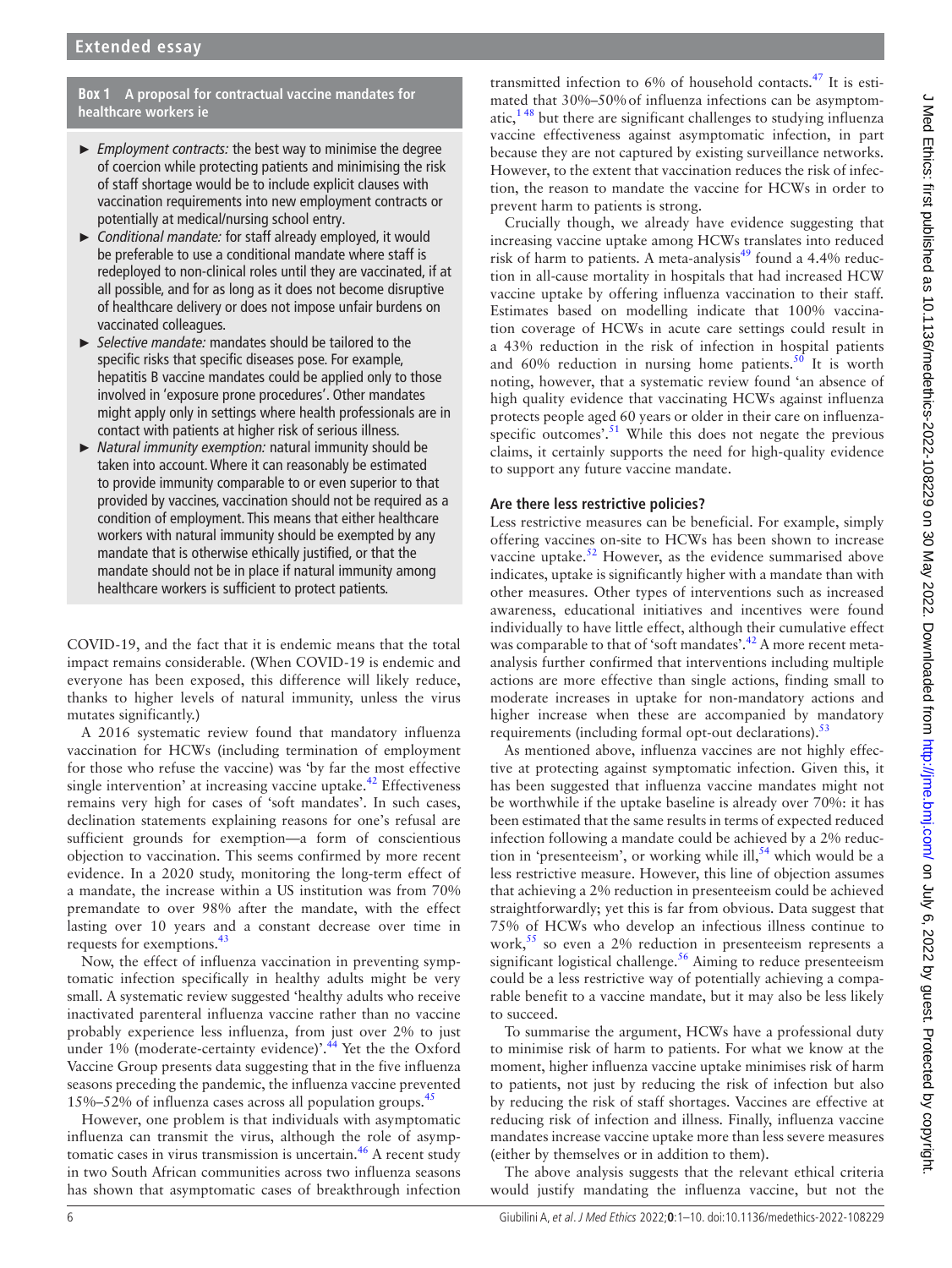COVID-19 vaccine for HCWs at the present time, given the characteristics of current vaccines and the current dominant variant (see [table](#page-4-0)  $2$ ). $\frac{v}{x}$ 

If this analysis is correct, the current situation, in which many states mandate the COVID-19 vaccine but do not mandate the influenza vaccine for HCWs, appears to be upside down. If vaccine mandates in HCWs are justified (and we believe that they can be), there is at the moment a stronger ethical case for mandating the influenza vaccine than the COVID-19 vaccine.

It is important to emphasise that we are mostly concerned here with the ethical reasons in support of such mandates. We have based our conclusion on those principles and the evidence currently available. The latter is of course subject to change and, if new evidence emerges that significantly affects the empirical landscape, the same ethical principles could very well support different conclusions.

#### **ARE VACCINE MANDATES DISCRIMINATORY AND COERCIVE?**

We have assessed the ethical proportionality of a vaccine mandate—balancing risks, benefits and the restrictiveness. However, some might think that mandates in the form of conditions of employment are unjustifiable in principle, regardless of proportionality. In particular, vaccine mandates might be considered unfairly discriminatory and/or excessively coercive.

We will examine these two considerations separately.

In one sense, discrimination means, quite simply, treating different individuals differently. It is not ethically problematic in itself. In another, normative sense, discrimination is often used to mean 'unfair discrimination', that is, when individuals are treated differently on the basis of factors that should not be considered relevant. Thus, in the first, unproblematic sense, all conditions in employment contracts exclude from employment individuals who do not fulfil certain requirements. Vaccination requirements are in a sense not different from requirements to (for example) provide evidence of visa status, copies of qualifications, proof of address and police checks, and so on.

The relevant question is whether it is unfair to require vaccination. This would be the case if vaccination were an ethically irrelevant factor for employment, if vaccination status became a 'protected characteristic' that should not create any form of disadvantage in employment decisions (in the way, for example, disability and gender are), if individuals could not access vaccines (thus being excluded from jobs for factors beyond their control), or if the level of coercion involved were excessive.

Vaccination status is an ethically relevant factor when it significantly reduces the risk of infection and contagion. Such reduced risk allows HCWs to fulfil their professional responsibility to minimise the risk of harming patients and to benefit them, as well as healthcare systems' responsibility to provide adequate healthcare by minimising the risks of shortage of staff.

At the moment, vaccination status is not a protected characteristic, although we do not exclude that it might qualify for this (eg, if vaccination status were taken to express one's core ethical or religious beliefs). This is a question we are not addressing here. We will simply proceed on the assumption that it is not a protected characteristic, bearing in mind that this might well change.

It would be discriminatory to exclude HCWs if they were unable to access a vaccine (because of cost or availability) or because of a true medical exemption. However, in virtually all settings where a mandate might apply vaccines will be easily available (often at no cost) to HCWs. Those with true medical exemptions should be exempted from vaccination requirements, although in such cases alternative precautions should be adopted (eg, the use of masks and regular testing for asymptomatic infection, if available) if necessary to protect patients.

So the question that remains to be addressed is about the level of coercion involved in vaccine mandates for HCWs: are vaccine mandates coercive and, if so, is the level of coercion ethically acceptable?

All conditions in employment contracts ask future employees to choose between their job and whatever is required. For example, HCWs already agree to health and safety requirements such as washing of hands or wearing gloves and masks when providing (certain forms of) patient care. There is no serious question that an HCW who declined to wash hands (or wear masks/gloves) should not be eligible to provide direct patient care. If this is a form of coercion at all, it is an acceptable one. The problem seems to arise when requirements affect health and lifestyle choices which have broader implications affecting one's life as a whole. In such cases, arguably the level of coercion is higher. Vaccine mandates fall in this category. However, whether they are excessively coercive depends in part on how one understands coercion.

On so-called non-normative accounts, coercion is what reduces the options available to someone by making them unreasonable, given the magnitude of the penalties for non-compliance or, on some accounts and more controversially, the incentives for compliance.<sup>57</sup> On such views, vaccine requirements of HCWs are coercive because they reduce the options available to those who refuse the vaccines. The degree of coercion involved will depend in part on the extent of the costs associated with giving up the option of a career as an HCW. However, on normative or 'moralized accounts',<sup>58</sup> coercion only occurs when threats of penalties remove options to which individuals have a right to, or in any case that have some particular moral value. In this sense, to the extent that alternative career paths are available, vaccine requirements for HCWs are not coercive: there is no right to become an HCW and there are plenty of professions (or perhaps specialisations within the healthcare profession) that do not require vaccination as a condition of employment. On this view, a vaccine mandate is no more coercive than any other condition of employment because someone can refuse the vaccine and choose another profession.

However, those who adopt non-normative accounts of coercion can claim that mandates are coercive, and they may note that the costs associated with giving up a career as an HCW are extensive. In particular, alternative career paths are not always easily available, as it presumably is not easy for someone to switch career after having been in the profession for some years. This sounds reasonable: the mandate might not be very coercive for someone who needs to decide whether to become a healthcare professional and knows that that option comes with a vaccination requirement, but it can be very coercive for someone who is already a professional (and entered the profession on the understanding that the vaccine they would rather not take was not mandated). Thus, one way to reduce this coercive pressure and strike a balance between individual freedom and patients' interests is to make vaccination a condition of entry into the profession rather than mandating those already employed, and adopt a conditional mandate if at all possible for those already

viOur analysis relates to current knowledge, vaccines and variants for COVID-19. Should a more virulent variant appear and more effective vaccines become available, those criteria might very well justify COVID-19 vaccine mandates in the future.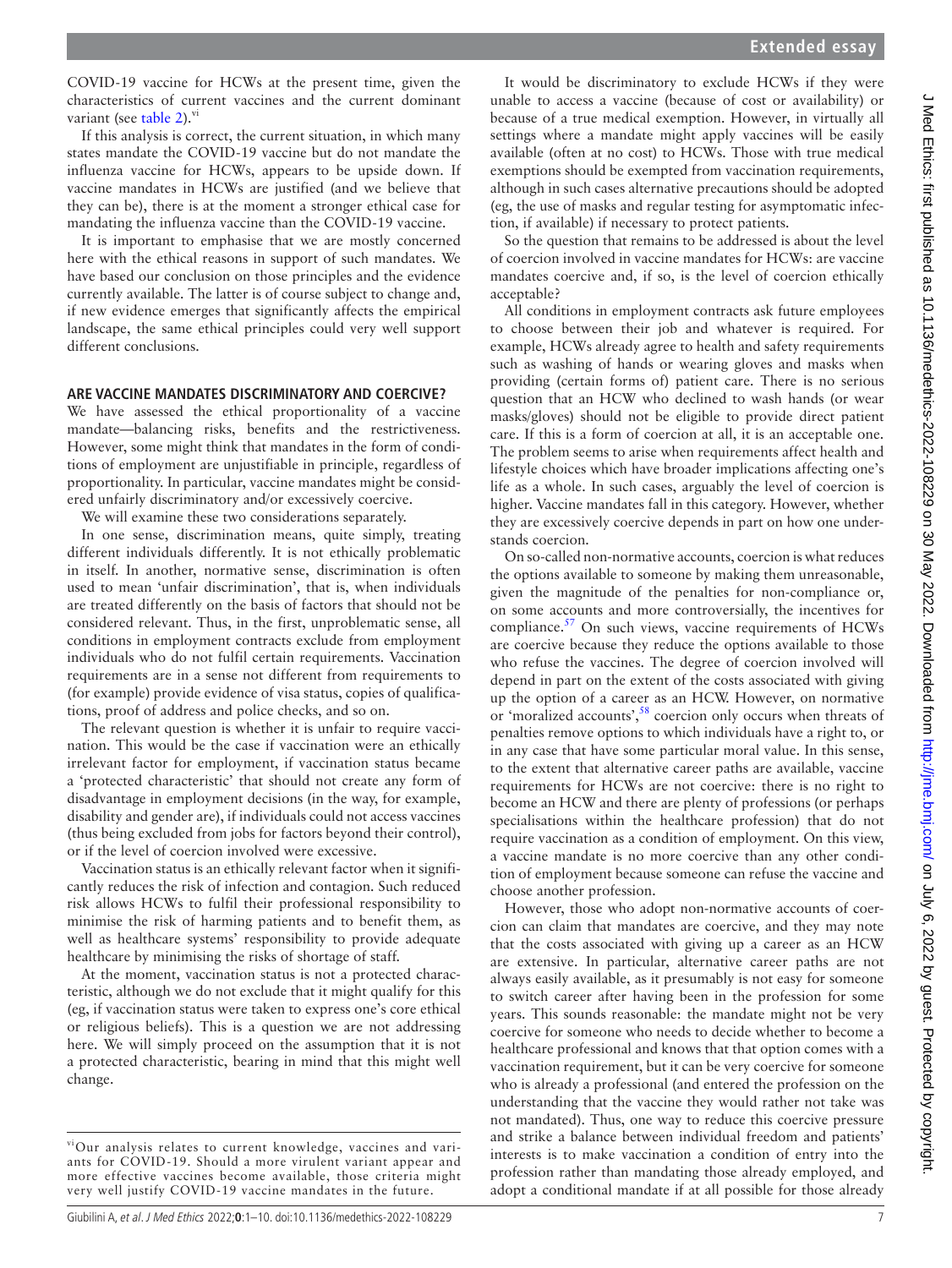in the profession. This is because while someone can relatively easily choose a different career path when young and deciding whether to become a healthcare professional, it is way more difficult, or perhaps an unreasonable option, for someone in their 40s or 50s to switch career because of a new condition of employment that they never agreed to. Whether this level of coercion on someone already in the profession is ethically impermissible depends on whether it is reasonable to expect new health professionals to take future, as yet not developed, vaccines. If that is a reasonable expectation, then again the level of coercion does not seem different from the one posed by any other condition of employment that sets future expectations for employees.

In any case, even if a vaccine mandate places no more coercive pressure on an individual than other conditions of employment, some may regard it as more problematic because of the right it over-rides. Arguably, the right to bodily integrity or bodily autonomy (understood as a right to refuse physical interventions on the body) is a fundamental freedom. We might thus only be willing to accept a lower degree of coercive pressure when this right is at stake, compared with the degree of coercive pressure we accept when other lesser claims are at stake. To illustrate, those who take this view may see a vaccine mandate as problematically coercive where mask/glove/handwashing mandate for HCWs would not in so far as the former infringe upon the right to bodily integrity, but the latter would not. If this is the case, then the permissibility of a mandate will turn on the (1) extent of the coercive pressure that we are willing to accept with respect to interventions that interact with the right to bodily integrity, and (2) the degree of coercive pressure involved in a mandate. Our own view is that if different career choices are easily available (and that is a significant 'if'), a vaccine mandate need not involve a degree of coercive pressure that would entail an infringement of the right to bodily integrity.

Ultimately, there is an ethical balance to be drawn between protecting patients (including their own right to not acquire serious but preventable nosocomial infections) and coercing some healthcare professionals into having a vaccine that they would prefer not to receive. The harm prevented should be great enough and the risks to professionals small enough to make the coercive pressure justified.

#### **THE ANALOGY WITH CONSCIENTIOUS OBJECTION**

The balance between patient well-being and professional freedom involved in vaccine mandates for HCWs is similar in important respects to the case of conscientious objection in healthcare. The above suggestion of introducing a requirement as a condition of employment may also apply in this context. According to certain views, freedom of conscience is *permissibly* infringed upon when conscientious objection is ruled out by job contracts, as long as there is a reasonably available option to choose a different profession. This is because the right to freedom of conscience is a qualified one. It is legitimate to make employment subject to eligibility criteria that ensure that professional obligations are discharged. On such views, healthcare professionals do not have a right to conscientious objection where that would violate professional duties, including the duty of beneficence and non-maleficence.<sup>59</sup>

Arguably, such view is questionable and indeed many would not agree. However, even those who think that this line is too strong and are in favour of some form of conscientious objection in healthcare tend to think that conscientious objection should be constrained, for example by requiring a duty of referral and a duty to provide the medical intervention in emergency cases[.60](#page-9-20) This is because patients' medical interest is taken to normally have priority over personal moral views of healthcare professionals.

Similarly, HCWs might be opposed to vaccines on personal moral or religious grounds. However, putting patients' interests first means that professional and contractual obligations to avoid causing harm potentially trump those personal beliefs. It is not clear that the exemptions that allow health professionals to conscientiously object as long as a colleague is available to provide the contested service can be extended to non-vaccination for HCWs who have close patient contact. Every interaction means an increased risk of infection to the patient compared with a situation where the HCW is vaccinated.

Thus, a conditional mandate with redeployment to nonpatient-facing roles (as per the proposal above) would appear to be the closest equivalent.

#### **CONCLUSIONS: IMPLICATIONS FOR VACCINE MANDATES MORE GENERALLY**

Recent debates and policy decisions relating to vaccine mandates for HCWs in the setting of the COVID-19 pandemic might be taken to set a clear precedent for future vaccines. In countries that have adopted such a mandate, the door might now be open for wider application. Given political and apparent ethical support for such mandates, it may be inevitable that countries like Australia, USA, and others will review their approach to influenza vaccination in the coming winters. Alternatively, countries that have taken the opposite approach might be seen to have foreclosed this option. For instance, UK's former Health Secretary Jeremy Hunt expressed<sup>vii</sup> his view that the scrapping of the COVID-19 vaccine mandate will make it hard to justify other vaccine mandates in the future.

However, in this paper we have suggested that while the ethical principles that support vaccine mandates for HCWs remain constant, circumstances and characteristics of viruses, diseases and vaccine differ. The same principles and criteria can justify mandates for certain vaccines and not for others. Here, we have argued that, given current evidence, they justify influenza vaccine mandates, but not COVID-19 vaccine mandate.

This might sound counterintuitive given that the COVID-19 pandemic has certainly caused substantially more deaths and morbidity than seasonal influenza. Current estimates suggest that it has caused 20million excess deaths—substantially higher than annual influenza deaths  $(300\ 000-600\ 000)$ .<sup>61</sup> However, for reasons that we have given above, the balance of risks and benefits suggests that an influenza vaccine mandate, but not a COVID-19 mandate, would currently be ethically proportionate. The same considerations would support mandates for HCWs for other vaccines that offer equivalent prevention of harm and at similar risk to individuals, such as hepatitis B.

Mandates should be introduced on a disease-specific and vaccine-specific basis. The problem must be a significant one, the vaccines must be safe and effective at preventing illness and/ or transmission, mandatory measures must be superior to less coercive alternatives, and the costs in loss of liberty and risk to

viiSee his point made in a Twitter thread at [https://twitter.com/](https://twitter.com/Jeremy_Hunt/status/1488220491374632963?ref_src=twsrc%5Etfw%7Ctwcamp%5Etweetembed%7Ctwterm%5E1488220491374632963%7Ctwgr%5E%7Ctwcon%5Es1_&ref_url=https%3A%2F%2Ftheconversation.com%2Fis-this-the-end-of-the-road-for-vaccine-mandates-in-healthcare-176310) [Jeremy\\_Hunt/status/1488220491374632963?ref\\_src=tws](https://twitter.com/Jeremy_Hunt/status/1488220491374632963?ref_src=twsrc%5Etfw%7Ctwcamp%5Etweetembed%7Ctwterm%5E1488220491374632963%7Ctwgr%5E%7Ctwcon%5Es1_&ref_url=https%3A%2F%2Ftheconversation.com%2Fis-this-the-end-of-the-road-for-vaccine-mandates-in-healthcare-176310)[rc%5Etfw%7Ctwcamp%5Etweetembed%7Ctwterm%5E148](https://twitter.com/Jeremy_Hunt/status/1488220491374632963?ref_src=twsrc%5Etfw%7Ctwcamp%5Etweetembed%7Ctwterm%5E1488220491374632963%7Ctwgr%5E%7Ctwcon%5Es1_&ref_url=https%3A%2F%2Ftheconversation.com%2Fis-this-the-end-of-the-road-for-vaccine-mandates-in-healthcare-176310) [8220491374632963%7Ctwgr%5E%7Ctwcon%5Es1\\_&ref\\_](https://twitter.com/Jeremy_Hunt/status/1488220491374632963?ref_src=twsrc%5Etfw%7Ctwcamp%5Etweetembed%7Ctwterm%5E1488220491374632963%7Ctwgr%5E%7Ctwcon%5Es1_&ref_url=https%3A%2F%2Ftheconversation.com%2Fis-this-the-end-of-the-road-for-vaccine-mandates-in-healthcare-176310) [url=https%3A%2F%2Ftheconversation.com%2Fis-this-the](https://twitter.com/Jeremy_Hunt/status/1488220491374632963?ref_src=twsrc%5Etfw%7Ctwcamp%5Etweetembed%7Ctwterm%5E1488220491374632963%7Ctwgr%5E%7Ctwcon%5Es1_&ref_url=https%3A%2F%2Ftheconversation.com%2Fis-this-the-end-of-the-road-for-vaccine-mandates-in-healthcare-176310)[end-of-the-road-for-vaccine-mandates-in-healthcare-176310.](https://twitter.com/Jeremy_Hunt/status/1488220491374632963?ref_src=twsrc%5Etfw%7Ctwcamp%5Etweetembed%7Ctwterm%5E1488220491374632963%7Ctwgr%5E%7Ctwcon%5Es1_&ref_url=https%3A%2F%2Ftheconversation.com%2Fis-this-the-end-of-the-road-for-vaccine-mandates-in-healthcare-176310)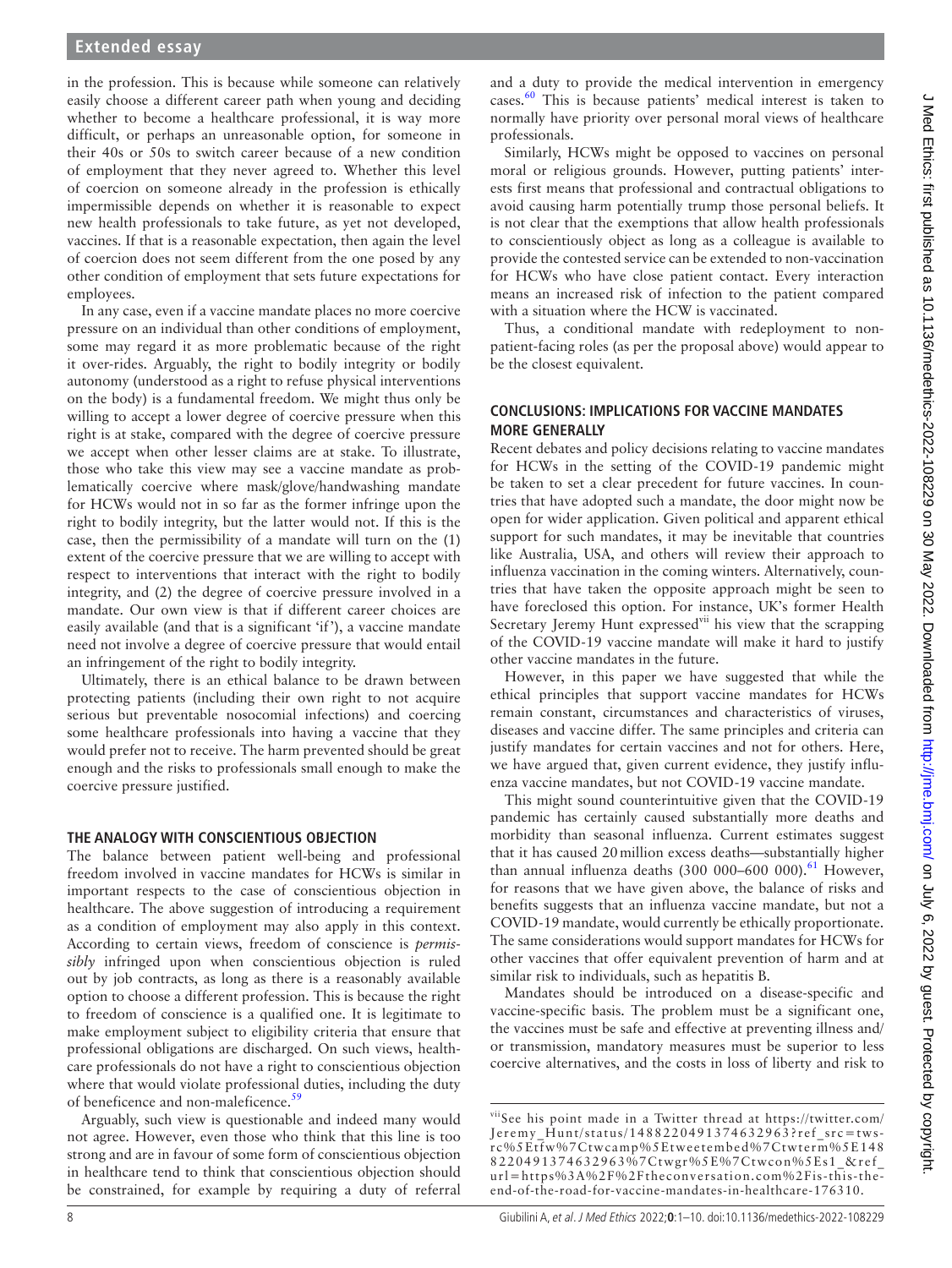health professionals must be proportionate in professional terms to the benefits to patients. In [box](#page-5-0) 1, we provide a proposal for ethically assessing contractual vaccine mandates in healthcare.

In the case of new vaccines, mandates should be avoided at early stages, while risks are unclear, and be replaced by alternatives (such as testing and protecting personal equipment requirements) or other means to encourage uptake, such as some form of incentives (financial or non-financial). In those cases, contractual (conditional) vaccine mandates should only be considered if alternatives do not offer enough protection from nosocomial infection and there is sufficient evidence around their relative safety, bearing in mind that it is reasonable to expect HCWs to take on themselves some higher degree of risk for the sake of protecting patients than the general population.

# **Twitter** Dominic Wilkinson [@Neonatalethics](https://twitter.com/Neonatalethics)

**Contributors** All authors contributed to the design of the paper and the formulation of the main arguments. AG wrote the first draft and JS, JP and DW did substantial editing of some sections. AG is the guarantor for the overall content of the paper.

**Funding** This study was funded by the UK Research and Innovation (AH/ V013947/1), Department of Business and Innovation, Victoria State Government (Operational Infrastructure Support (OIS) Program), Wellcome Trust (203132/Z/16/Z, WT104848), and Australian Research Council (DP190101547).

**Competing interests** None declared.

**Patient consent for publication** Not required.

**Provenance and peer review** Not commissioned; externally peer reviewed.

**Data availability statement** No data are available.

**Open access** This is an open access article distributed in accordance with the Creative Commons Attribution 4.0 Unported (CC BY 4.0) license, which permits others to copy, redistribute, remix, transform and build upon this work for any purpose, provided the original work is properly cited, a link to the licence is given, and indication of whether changes were made. See: [https://creativecommons.org/](https://creativecommons.org/licenses/by/4.0/) [licenses/by/4.0/.](https://creativecommons.org/licenses/by/4.0/)

#### **ORCID iDs**

Alberto Giubilini<http://orcid.org/0000-0001-5163-3017> Julian Savulescu <http://orcid.org/0000-0003-1691-6403> Dominic Wilkinson<http://orcid.org/0000-0003-3958-8633>

## **REFERENCES**

- <span id="page-8-0"></span>1 Department of Health and Social Care,. Making vaccination a condition of employment in the health and wider social care sector, 10 Dec 2021. Available: [https://www.gov.uk/government/consultations/making-vaccination-a-condition](https://www.gov.uk/government/consultations/making-vaccination-a-condition-of-deployment-in-the-health-and-wider-social-care-sector/making-vaccination-a-condition-of-deployment-in-the-health-and-wider-social-care-sector)[of-deployment-in-the-health-and-wider-social-care-sector/making-vaccination-a](https://www.gov.uk/government/consultations/making-vaccination-a-condition-of-deployment-in-the-health-and-wider-social-care-sector/making-vaccination-a-condition-of-deployment-in-the-health-and-wider-social-care-sector)[condition-of-deployment-in-the-health-and-wider-social-care-sector](https://www.gov.uk/government/consultations/making-vaccination-a-condition-of-deployment-in-the-health-and-wider-social-care-sector/making-vaccination-a-condition-of-deployment-in-the-health-and-wider-social-care-sector) [Accessed 29 Mar 2022].
- <span id="page-8-1"></span>2 Nair H, Holmes A, Rudan I, et al. Influenza vaccination in healthcare professionals. [BMJ](http://dx.doi.org/10.1136/bmj.e2217) 2012;344:e2217.
- 3 Godoy P, Torner N, Soldevila N, et al. Hospital-Acquired influenza infections detected by a surveillance system over six seasons, from 2010/2011 to 2015/2016. BMC Infect [Dis](http://dx.doi.org/10.1186/s12879-020-4792-7) 2020:20(1):80.
- <span id="page-8-2"></span>4 PHE. Seasonal influenza vaccine uptake in healthcare workers (HCWs) in England: winter season 2020 to 2021 final data for 1 September 2020 to 28 February 2021, 2021. Available: [https://assets.publishing.service.gov.uk/government/uploads/system/](https://assets.publishing.service.gov.uk/government/uploads/system/uploads/attachment_data/file/996100/Seasonal_influenza_vaccine_uptake_HCWs_2020-21_FINAL_v2.pdf) [uploads/attachment\\_data/file/996100/Seasonal\\_influenza\\_vaccine\\_uptake\\_HCWs\\_](https://assets.publishing.service.gov.uk/government/uploads/system/uploads/attachment_data/file/996100/Seasonal_influenza_vaccine_uptake_HCWs_2020-21_FINAL_v2.pdf) [2020-21\\_FINAL\\_v2.pdf](https://assets.publishing.service.gov.uk/government/uploads/system/uploads/attachment_data/file/996100/Seasonal_influenza_vaccine_uptake_HCWs_2020-21_FINAL_v2.pdf)
- <span id="page-8-3"></span>5 Esposito S, Principi N. Norovirus vaccine: priorities for future research and development. [Front Immunol](http://dx.doi.org/10.3389/fimmu.2020.01383) 2020;11:1383.
- <span id="page-8-4"></span>6 Mutambudzi M, Niedzwiedz C, Macdonald EB, et al. Occupation and risk of severe COVID-19: prospective cohort study of 120 075 UK Biobank participants. Occup [Environ Med](http://dx.doi.org/10.1136/oemed-2020-106731) 2021;78(5):307–14.
- <span id="page-8-5"></span>7 Tartari E, Saris K, Kenters N, et al. Not sick enough to worry? "Influenza-like" symptoms and work-related behavior among healthcare workers and other professionals: Results of a global survey. [PLoS One](http://dx.doi.org/10.1371/journal.pone.0232168) 2020;15(5):e0232168.
- <span id="page-8-6"></span>8 Phe and LSHTM, the contribution of nosocomial infections to the first wave, 28 January 2021. Available: [https://www.gov.uk/government/publications/phe-and](https://www.gov.uk/government/publications/phe-and-lshtm-the-contribution-of-nosocomial-infections-to-the-first-wave-28-january-2021)[lshtm-the-contribution-of-nosocomial-infections-to-the-first-wave-28-january-2021](https://www.gov.uk/government/publications/phe-and-lshtm-the-contribution-of-nosocomial-infections-to-the-first-wave-28-january-2021)
- <span id="page-8-7"></span>9 Public health Scotland, hospital onset COVID-19 mortality in Scotland 7 March to 31 December 2020. Available: [https://www.publichealthscotland.scot/media/7183/2021-](https://www.publichealthscotland.scot/media/7183/2021-02-24-covid19-hospitalonset-mortality-mar-dec-2020-summary.pdf) [02-24-covid19-hospitalonset-mortality-mar-dec-2020-summary.pdf](https://www.publichealthscotland.scot/media/7183/2021-02-24-covid19-hospitalonset-mortality-mar-dec-2020-summary.pdf)
- Giubilini A, et al. J Med Ethics 2022;**0**:1–10. doi:10.1136/medethics-2022-108229 9
- 10 McKeigue PM, McAllister DA, Caldwell D, et al. Relation of severe COVID-19 in Scotland to transmission-related factors and risk conditions eligible for shielding support: REACT-SCOT case-control study. [BMC Med](http://dx.doi.org/10.1186/s12916-021-02021-5) 2021;19(1):149.
- <span id="page-8-8"></span>11 Blackburn RM, Frampton D, Smith CM, et al. Nosocomial transmission of influenza: a retrospective cross-sectional study using next generation sequencing at a hospital in England (2012-2014). [Influenza Other Respir Viruses](http://dx.doi.org/10.1111/irv.12679) 2019;13(6):556–63.
- <span id="page-8-9"></span>12 Nozick R. Anarchy, state, and utopia. New York: Basic Books, 1974.
- <span id="page-8-10"></span>13 Department of Health,. Health clearance for tuberculosis, hepatitis B, hepatitis C and HIV: new healthcare workers, 2007. Available: [https://assets.publishing.service.](https://assets.publishing.service.gov.uk/government/uploads/system/uploads/attachment_data/file/382152/health_clearance_tuberculosis_hepatitis_hiv.pdf) [gov.uk/government/uploads/system/uploads/attachment\\_data/file/382152/health\\_](https://assets.publishing.service.gov.uk/government/uploads/system/uploads/attachment_data/file/382152/health_clearance_tuberculosis_hepatitis_hiv.pdf) [clearance\\_tuberculosis\\_hepatitis\\_hiv.pdf](https://assets.publishing.service.gov.uk/government/uploads/system/uploads/attachment_data/file/382152/health_clearance_tuberculosis_hepatitis_hiv.pdf)
- <span id="page-8-11"></span>14 General medical Council, good medical practice. domain 2: safety and quality2104. Available: [https://www.gmc-uk.org/ethical-guidance/ethical-guidance-for-doctors/](https://www.gmc-uk.org/ethical-guidance/ethical-guidance-for-doctors/good-medical-practice/domain-2----safety-and-quality) [good-medical-practice/domain-2----safety-and-quality](https://www.gmc-uk.org/ethical-guidance/ethical-guidance-for-doctors/good-medical-practice/domain-2----safety-and-quality)
- <span id="page-8-12"></span>15 Rele M, Mathur M, Turbadkar D. Risk of needle stick injuries in health care workers - a report. [Indian J Med Microbiol](http://dx.doi.org/10.1016/S0255-0857(21)03190-X) 2002;20(4):206–7.
- <span id="page-8-13"></span>16 Giubilini A, Savulescu J. Stopping exploitation: properly remunerating healthcare workers for risk in the COVID-19 pandemic. [Bioethics](http://dx.doi.org/10.1111/bioe.12845) 2021;35(4):372-9.
- <span id="page-8-14"></span>17 Nuffield Council on Bioethics. Public health: ethical issues 2007. Available: [https://](https://www.nuffieldbioethics.org/publications/public-health) [www.nuffieldbioethics.org/publications/public-health](https://www.nuffieldbioethics.org/publications/public-health)
- <span id="page-8-15"></span>18 Bradfield OM, Giubilini A. Spoonful of honey or a gallon of vinegar? a conditional COVID-19 vaccination policy for front-line healthcare workers. [J Med Ethics](http://dx.doi.org/10.1136/medethics-2020-107175) 2021;47:467–72.
- <span id="page-8-16"></span>19 Kua J, Patel R, Nurmi E, et al. healthcareCOVID: a national cross-sectional observational study identifying risk factors for developing suspected or confirmed COVID-19 in UK healthcare workers. [PeerJ](http://dx.doi.org/10.7717/peerj.10891) 2021;9:e10891.
- <span id="page-8-17"></span>20 Lazzerini M, Barbi E, Apicella A, et al. Delayed access or provision of care in Italy resulting from fear of COVID-19. [Lancet Child Adolesc Health](http://dx.doi.org/10.1016/S2352-4642(20)30108-5) 2020;4(5):e10–11.
- <span id="page-8-18"></span>21 ATAGI. Statement on revised recommendations on the use of COVID-19 vaccine AstraZeneca, 2021. Available: [https://www.health.gov.au/news/atagi-statement-on](https://www.health.gov.au/news/atagi-statement-on-revised-recommendations-on-the-use-of-covid-19-vaccine-astrazeneca-17-june-2021)[revised-recommendations-on-the-use-of-covid-19-vaccine-astrazeneca-17-june-2021](https://www.health.gov.au/news/atagi-statement-on-revised-recommendations-on-the-use-of-covid-19-vaccine-astrazeneca-17-june-2021)
- <span id="page-8-19"></span>22 Hippisley-Cox J, Patone M, Mei XW, et al. Risk of thrombocytopenia and thromboembolism after covid-19 vaccination and SARS-CoV-2 positive testing: selfcontrolled case series study. [BMJ](http://dx.doi.org/10.1136/bmj.n1931) 2021;374(374):n1931.
- <span id="page-8-20"></span>23 Patone M, Mei XW, Handunnetthi L, et al. Risks of myocarditis, pericarditis, and cardiac arrhythmias associated with COVID-19 vaccination or SARS-CoV-2 infection. [Nat Med](http://dx.doi.org/10.1038/s41591-021-01630-0) 2022;28(2):410–22.
- <span id="page-8-21"></span>24 Oster ME, Shay DK, Su JR, et al. Myocarditis cases reported after mRNA-based COVID-19 vaccination in the US from December 2020 to August 2021. [JAMA](http://dx.doi.org/10.1001/jama.2021.24110) 2022;327(4):331–40.
- <span id="page-8-22"></span>25 Gargano JW, Wallace M, Hadler SC, et al. Use of mRNA COVID-19 Vaccine After Reports of Myocarditis Among Vaccine Recipients: Update from the Advisory Committee on Immunization Practices - United States, June 2021. [MMWR Morb](http://dx.doi.org/10.15585/mmwr.mm7027e2)  [Mortal Wkly Rep](http://dx.doi.org/10.15585/mmwr.mm7027e2) 2021;70(27):977-82.
- <span id="page-8-23"></span>26 Stokel-Walker C. What do we know about covid vaccines and preventing transmission? [BMJ](http://dx.doi.org/10.1136/bmj.o298) 2022;376.
- <span id="page-8-24"></span>27 Singanayagam A, Hakki S, Dunning J, et al. Community transmission and viral load kinetics of the SARS-CoV-2 delta (B.1.617.2) variant in vaccinated and unvaccinated individuals in the UK: a prospective, longitudinal, cohort study. [Lancet Infect Dis](http://dx.doi.org/10.1016/S1473-3099(21)00648-4) 2022;22(2):183–95.
- <span id="page-8-25"></span>28 Acharya CB, Schrom J, Mitchell AM, et al. Viral load among vaccinated and unvaccinated, asymptomatic and symptomatic persons infected with the SARS-CoV-2 delta variant. [Open Forum Infect Dis](http://dx.doi.org/10.1093/ofid/ofac135) 2022: of ac135.
- <span id="page-8-26"></span>29 Andrews N, Stowe J, Kirsebom F, et al. Covid-19 vaccine effectiveness against the omicron (B.1.1.529) variant. [N Engl J Med Overseas Ed](http://dx.doi.org/10.1056/NEJMoa2119451) 2022.
- <span id="page-8-27"></span>30 Kim P, Gordon SM, Sheehan MM, et al. Duration of severe acute respiratory syndrome coronavirus 2 natural immunity and protection against the delta variant: a retrospective cohort study. [Clinical Infectious Diseases](http://dx.doi.org/10.1093/cid/ciab999) 2021;397:ciab999.
- <span id="page-8-28"></span>31 Altarawneh HN, Chemaitelly H, Hasan MR, et al. Protection against the omicron variant from previous SARS-CoV-2 infection. [N Engl J Med](http://dx.doi.org/10.1056/NEJMc2200133) 2022;386(13):1288-90.
- <span id="page-8-29"></span>32 UK health security agency 2022. SARS-CoV-2 variants of concern and variants under investigation in England technical briefing 34, 2022. Available: [https://assets.](https://assets.publishing.service.gov.uk/government/uploads/system/uploads/attachment_data/file/1050236/technical-briefing-34-14-january-2022.pdf) [publishing.service.gov.uk/government/uploads/system/uploads/attachment\\_data/file/](https://assets.publishing.service.gov.uk/government/uploads/system/uploads/attachment_data/file/1050236/technical-briefing-34-14-january-2022.pdf) [1050236/technical-briefing-34-14-january-2022.pdf](https://assets.publishing.service.gov.uk/government/uploads/system/uploads/attachment_data/file/1050236/technical-briefing-34-14-january-2022.pdf)
- <span id="page-8-30"></span>33 Wald A. Booster vaccination to reduce SARS-CoV-2 transmission and infection. [JAMA](http://dx.doi.org/10.1001/jama.2021.23726) 2022;327(4):327–8.
- <span id="page-8-31"></span>34 ONS 2022, coronavirus (COVID-19) infection survey, antibody and vaccination data, UK. Available: [https://www.ons.gov.uk/peoplepopulationandcommunity/](https://www.ons.gov.uk/peoplepopulationandcommunity/healthandsocialcare/conditionsanddiseases/bulletins/coronaviruscovid19infectionsurveyantibodyandvaccinationdatafortheuk/26january2022) [healthandsocialcare/conditionsanddiseases/bulletins/coronaviruscovid19infections](https://www.ons.gov.uk/peoplepopulationandcommunity/healthandsocialcare/conditionsanddiseases/bulletins/coronaviruscovid19infectionsurveyantibodyandvaccinationdatafortheuk/26january2022) [urveyantibodyandvaccinationdatafortheuk/26january2022](https://www.ons.gov.uk/peoplepopulationandcommunity/healthandsocialcare/conditionsanddiseases/bulletins/coronaviruscovid19infectionsurveyantibodyandvaccinationdatafortheuk/26january2022) [Accessed 8 Feb 2022].
- <span id="page-8-32"></span>35 Nordström P, Ballin M, Nordström A. Risk of SARS-CoV-2 reinfection and COVID-19 hospitalisation in individuals with natural and hybrid immunity: a retrospective, total population cohort study in Sweden. [Lancet Infect Dis](http://dx.doi.org/10.1016/S1473-3099(22)00143-8) 2022. doi:10.1016/S1473-3099(22)00143-8. [Epub ahead of print: 31 Mar 2022].
- <span id="page-8-33"></span>36 Andrejko KL, Pry JM, Myers JF, et al. Effectiveness of Face Mask or Respirator Use in Indoor Public Settings for Prevention of SARS-CoV-2 Infection - California, February-December 2021. [MMWR Morb Mortal Wkly Rep](http://dx.doi.org/10.15585/mmwr.mm7106e1) 2022;71(6):212-6
- <span id="page-8-34"></span>37 Rodger D, Blackshaw BP. COVID-19 vaccination should not be mandatory for health and social care workers. [New Bioeth](http://dx.doi.org/10.1080/20502877.2022.2025651) 2022;28(1):27-39.
- <span id="page-8-35"></span>38 Kadambari S, Vanderslott S. Lessons about COVID-19 vaccine hesitancy among minority ethnic people in the UK. [Lancet Infect Dis](http://dx.doi.org/10.1016/S1473-3099(21)00404-7) 2021;21(9):1204-6.